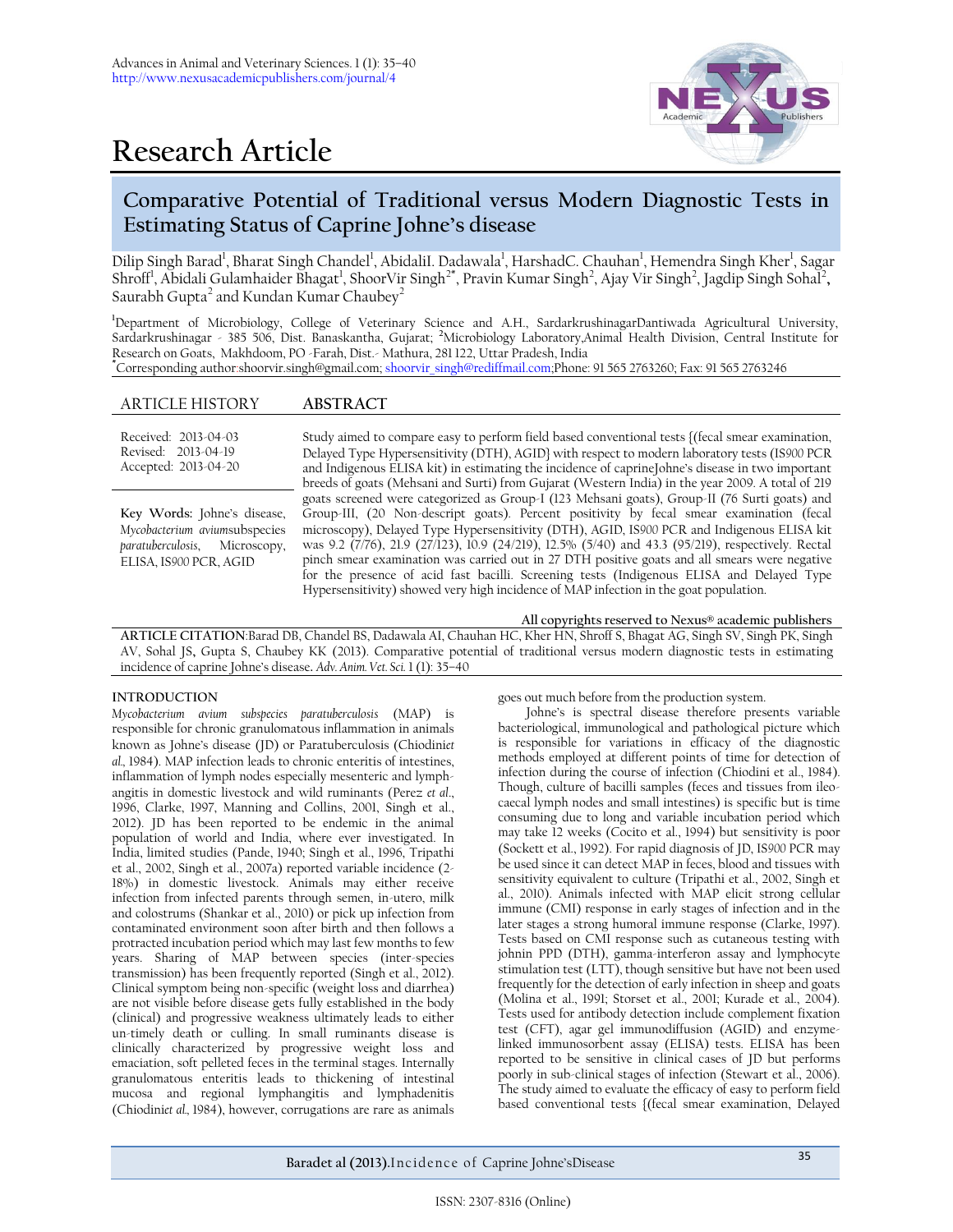Type Hypersensitivity (DTH), AGID)} with respect to modern laboratory tests (IS*900* PCR and Indigenous ELISA kit) in estimating incidence of *Mycobacterium avium subspecies paratuberculosis* (MAP) in two important breeds of goats (Mehsani and Surti) from Gujarat (Western India) in the year 2009.

#### **MATERIALS AND METHODS**

#### **Fecal Smear**

Approximately, 2 gram of fecal sample was finely ground in sterilized pestle and mortar with sterilized distilled water (10- 12 ml). Finely ground samples were centrifuged at 2600 rpm for 45 min at room temperature (RT). Supernatant was discarded and from middle layer smears were prepared, stained by ZiehlNeelsen (ZN) staining and were examined under oil immersion (100X) for presence of acid-fast bacilli (AFB) indistinguishable to MAP. Positive fecal samples were stored at  $-20^{\circ}$  C for DNA extraction and culture.

#### **Rectal pinch smear**

Rectal pinch smear were examined in goats positive in Johnin test. Rectal pinch was collected with a sterilized Artificial Insemination sheath and smears were prepared, stained by ZiehlNeelsen (ZN) staining and were observed under oil immersion (100X) for presence of acid-fast bacilli (AFB) indistinguishable to MAP.

#### **Delayed Type Hypersensitivity (DTH) / Johnin test**

Single intra-dermal (DTH) test was performed on 123 goats of group-I by inoculation of 100 µg of Johnin PPD, obtained from Division of Biological Products, IVRI, Izatnagar (India) in the form of heat concentrated synthetic medium (HCSM) of *Mycobacterium paratuberculosis*. Test was carried out as per the instructions of manufacturer on the side of neck. Skin thickness was measured with Vernier Calipers at pre, 24, 48 and 72 hours post inoculation. Animals showing hot, edematous, painful skin thickness of more than 3 mm after 48 hours were considered positive.

#### **Post mortem and histopathology**

Goats died of natural infection were subjected to post mortem examination. Tissues (Ileocaecal junction of intestine, ileum and mesenteric lymph nodes) exhibiting gross lesions were collected and stored at  $-20^{\circ}$ C without adding any preservative for DNA isolation and PCR, whereas, for histopathology tissues were stored in 10% formalin at room temperature. Formalin fixed tissues were cut into thin  $(2-3 \text{ mm})$  pieces and wash thoroughly with water for several hours before putting in ascending grades of alcohol for dehydration. Dehydrated tissues were cleared in xylene, embedded in paraffin blocks and 5 micron thick sections were prepared (Luna, 1968). Sections were stained with haematoxylin and eosin (H and E). However, smears made from tissues (Ileocaecal junction, mesenteric lymph nodes) were stained by ZiehlNeelsen (ZN) staining and were examined under oil immersion (100X) for presence of acid-fast bacilli (AFB) indistinguishable to MAP.



Agar Gel Immunodiffusion test (AGID) was perfomed as per Ferreira *et al.* (2002). Briefly, Protoplasmic Antigen (Allied Monitor, USA) was used as antigen at the concentration of 10 mg/ml. 0.75% agarose was dissolved in 0.85% NaCl solution and buffered to pH 9.0 with 0.01 moltris (hydroxymethyl) aminomethane and 0.02% sodium azide. Gel was poured in plates on a 4-mm thick layer and wells of 5 mm diameter were made in a hexagonal pattern of six peripheral wells for serum samples and a central well for antigen. Positive serum was placed into wells adjacent to test sera and were incubated at room temperature (RT). Plates were examined after 24 and 48 h of incubation and appearance of one or more clearly definable precipitation lines before or at 48 h constituted a positive test result. Absence of any precipitation lines was recorded as a negative test result. Serum from clinically infected animals was used as positive control.

#### **DNA Isolation**

After collection of tissues (mesenteric lymph nodes and intestines) were grounded and treated with 0.9% HPC (Hexadecylpyridinium chloride) overnight. The sediment (0.5- 1.0 ml) was taken in 2.0 ml capacity eppendorf tubes and washed with PBS, 3-4 times by spinning and vortexing. Pellet was subjected to DNA isolation as per van Embeden*et al.* (1993) method with some modification. Briefly, washed pellet was suspended in 1.0 ml 1X TE buffer (pH 8.0) and centrifuged at 8000 rpm for 15 minutes. Pellet was re-suspended in 450 µl 1X TE buffer and subjected to freezing and thawing (heating to boiling and snap cooling at  $-20^{\circ}$ C) repeat the process 3-4 times. Then, 40 µl of lysozyme (20 mg/ml) was added to tubes and incubated at  $37^{\circ}$ C for 2 hours. Proteinase K (6 µl) and 10% SDS (56 µl) were added and incubated at  $65^{\circ}$ C for 30 minutes. After that 64 µl of CTAB and 80 µl 5M NaCl were added and incubated at  $65^{\circ}$ C for 30 minutes. Equal volume of Chloroform and Isoamyl alcohol (24:1) was added, vortexed and centrifuged at 10,000 rpm for 10 minutes. DNA was precipitated by chilled absolute ethanol and washed with 70% chilled ethanol. DNA Pellet was re-suspended in 25 µl 1X TE buffer and stored at - $20^{\circ}$ C until further use.

Similarly, approximately, 2 gram of fecal sample was finely grounded in sterilized pestle and mortar with sterilized distilled water. Finely grounded samples were centrifuged at 2600 rpm for 45 min at room temperature (RT). Supernatant was discarded; middle layer was collected by sterilized swab and decontaminated in 0.9% HPC for 18-24 hours at room temperature. After discarding the decontaminated layer, 0.5-1.0 ml of sediment was washed with PBS and was subjected to DNA isolation as per method described by Van Embeden*et al.* (1993) with some modification.

#### **Polymerase Chain Reaction (PCR)**

DNA was isolated from decontaminated fecal and tissue samples were subjected to specific IS*900* PCR using primers (Table 1)as described by Green *et al.* (1989) and Vary *et al.* (1990).

| Aga | Table 1: Details of<br>primers used for<br>IS900PCR | test (AGID)   |                                                                                      |                   |                   |
|-----|-----------------------------------------------------|---------------|--------------------------------------------------------------------------------------|-------------------|-------------------|
|     |                                                     | Primer        | Sequence 5' to 3'                                                                    | Amplicon size     | Reference         |
|     |                                                     |               | NT 05 (F) GAT CGC CTT GCT CAT CGC TGC CG<br>NT 06 (R) GAT CGG AAC GTC GGC TGG TCA GG | 218bp             | Green et al.,1989 |
|     |                                                     | $\mathcal{D}$ | (F) CCG CTA CTT GAG AGA TGC GAT TGG<br>(R) AAT CAA CTC CAG CAG CGC GGC CTC G         | 229 <sub>bp</sub> | Vary et al., 1990 |
|     |                                                     |               | Baradet al (2013). Incidence of Caprine Johne's Disease                              |                   | 36                |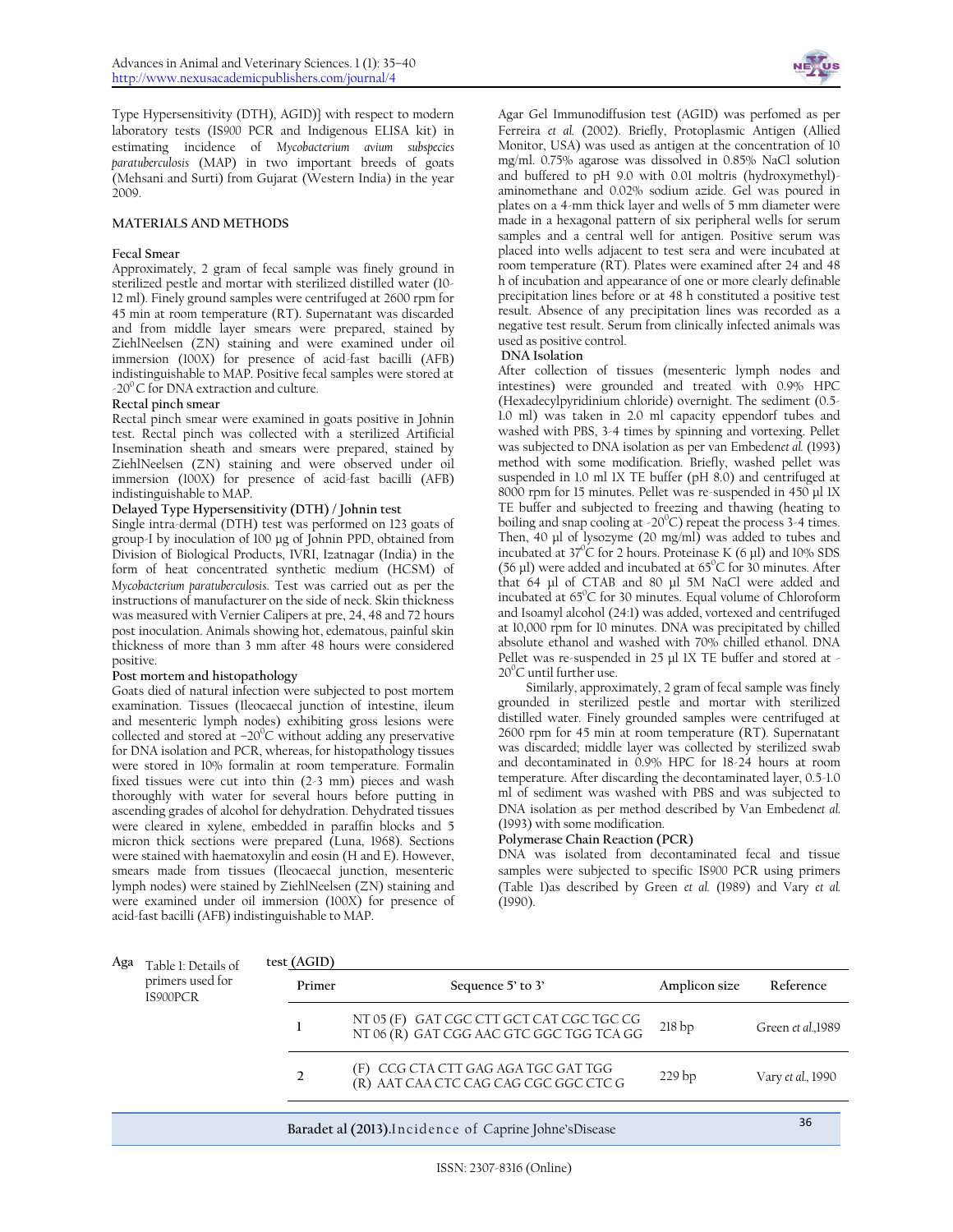

Briefly, PCR was set in volume of 25 µl, using 1.0-5.0 ng template DNA, 12.5 µl of 2X PCR Master Mix (Genei, Banglore) and 1.0 µl of each primer (10 pmole). Total of 37 cycles were performed in a thermocycler (MJ research) for complete amplification reaction. Thermal cycling conditions for primer 1 were: initial denaturation at  $94^{\circ}C$  for 3 min, followed by 35 cycles of denaturation at 94 $^{\circ}$ C for 10 sec, annealing at 50 $^{\circ}$ C for 10sec, extension at  $72^{\circ}$ C for 10 sec, and final extension at  $72^{\circ}$ C for 3 min. Thermal cycling conditions for primer 2 were: initial denaturation at  $94^{\circ}C$  for 4 min, followed by 35 cycles of denaturation at 94 $^0$ C for 30 sec, annealing at 64 $^0$ C for 30 sec, extension at  $72^{\circ}$ C for 30 sec, and final extension at  $72^{\circ}$ C for 7 min. Presence and yield of specific PCR product was analyzed by 1.5% agarose gel electrophoresis.

#### **Indigenous ELISA kit**

Serum samples were screened by 'indigenous ELISA kit' as per the method of Singh *et al* (2007b). Briefly, 10µg per plate protoplasmic antigen of MAP 'Indian Bison type' was taken in 10 ml of antigen coating (carbonate-bicarbonate at pH-9.6) buffer and coated in 96 well flat bottom ELISA plates. Plates were incubated at  $4^{\circ}$ C overnight, blocked with  $3\%$  skimmed milk in PBS and incubated at  $37^{\circ}$ C for 1 hour. Plates were washed thrice with PBST (PBS with 0.05 % Tween 20) and stored at  $4^{\circ}$ C till further use. Then100µl of 1:50 diluted serum samples added in duplicate wells and incubated for 2 hrs at 37  $\rm{^{0}}C$ . Plate was washed three times with PBST, 100  $\mu$ l of optimally diluted (1:8000). Rabbit anti-goat horse radish peroxidase conjugate (Bangalore Genei) added to all wells and incubated for one hour at 37°C. Plate was washed thrice with PBST and 200 µl of freshly prepared OPD (5 mg / plate in substrate buffer

at pH-5.0) was added to each well, incubated in dark for 30 min at  $37^{\circ}$ C. Absorbance was read at 450 nm.

#### **Data analysis**

Data were managed in tables created using Microsoft Office Excel; Microsoft Corp., Redmond, Washington, USA. In ELISA, Positive and strong positive were considered as positive for MAP infection by converting OD values into sample-to-positive (S/P) ratio (using formulae; Sample OD - Negative OD / Positive OD - Negative OD in Excel cells) as per Collins (2002).

#### **RESULTS AND DISCUSSION**

In the fecal smear examination of 56 goats of Group-I, 5 (8.9%) goats were positive, whereas, in Group-III, of 20 goats, 2  $(10.0\%)$  goats were positive. Of total 76 goats screened,  $(9.2\%)$ were positive (Table 2). Of 5 fecal positive goats of Group-I, 3 died during study. Clinical signs were observed in all the 7 fecal smear positive goats and were also positive in ELISA and AGID. Tripathiet et al. (2006) showed that of 36 known cases of caprineparatuberculosis diagnosed by clinical and fecal smear examination, 72.2% goats were shedding MAP bacilli (Figure 1). Examination of fecal smears by ZeihlNeelsen staining exhibited more number of positive cases as compared to culture and IS*900* PCR (Munjal*et al.,* 2007). Screening of 71 animals (55 goats and 16 sheep) belonging to Central Institute for Research on Goat (CIRG) located at Makhdoom (India) revealed that 40% goats and 31.2% sheep were shedding MAP in feces (Singh et al.,2007a, Singh et al., 2007b).

| Table 2: Status of                          |              |                | Tested                                                                 |       |                  | Positive(%)                       |          |
|---------------------------------------------|--------------|----------------|------------------------------------------------------------------------|-------|------------------|-----------------------------------|----------|
| shedding of MAP                             | Group        | Male           | Female                                                                 | Total | Male             | Female                            | Total    |
| using microscopy                            | $\mathbf{I}$ | $\overline{4}$ | 52                                                                     | 56    | $1^{D}(25.0)$    | $2^{D}$ +2 <sup>*</sup> = 4 (7.6) | 5(8.9)   |
|                                             | III          | $\overline{2}$ | 18                                                                     | 20    | 1(50.0)          | 1(5.5)                            | 2(10.0)  |
|                                             | Total        | 6              | 70                                                                     | 76    | 2(33.3)          | 5(7.1)                            | 7(9.2)   |
|                                             |              |                | <sup>D</sup> Goats died during study, *Two goats found negative by PCR |       |                  |                                   |          |
| Table 3: Status of                          |              | Tested         |                                                                        |       | Positive $(\% )$ |                                   |          |
| MAP infection<br>using Delayed Type         | Age (year)   | Male           | Female                                                                 | Total | Male             | Female                            | Total    |
| Hypersensitivity                            | $0.5-1$      | $\overline{2}$ | 23                                                                     | 25    | 0(0.0)           | 2(8.7)                            | 2(8.0)   |
| (Johnin test)                               | $1-3$        | 5              | 64                                                                     | 69    | 1(20)            | 17(26.5)                          | 18(26.0) |
|                                             | > 3          | 3              | 26                                                                     | 29    | 1(33.3)          | 6(23.0)                           | 7(24.1)  |
|                                             | Total        | 10             | 113                                                                    | 123   | 2(20)            | 25(22.1)                          | 27(21.9) |
| Table<br>Sero-<br>4 <sup>·</sup>            |              |                | Tested                                                                 |       |                  | Positives $(\% )$                 |          |
| monitoring<br>of<br>infection<br><b>MAP</b> | Group        | Male           | Female                                                                 | Total | Male             | Female                            | Total    |
| using Indigenous                            | $\mathsf{I}$ | 10             | 113                                                                    | 123   | 4(40)            | 53 (46.9)                         | 57(46.3) |
| ELISA kit                                   | $\mathbf{I}$ | 5              | 71                                                                     | 76    | 1(20)            | 29(38.1)                          | 30(39.4) |
|                                             | III          | $\overline{2}$ | 18                                                                     | 20    | 1(50)            | 7(38.8)                           | 8(40)    |
|                                             | Total        | 17             | 202                                                                    | 219   | 6(35.2)          | 89 (44.0)                         | 95(43.3) |
|                                             |              |                |                                                                        |       |                  |                                   |          |

Rectal pinch smear examination was carried out in 27 DTH/Johnin positive goats. All rectal pinch smears were negative for the presence of MAP (Table 2). In accordance to this it was described in Ohio State University Fact Sheet for JD in small ruminants (sheep and goats) that smears from the biopsies of rectal mucosa are difficult to get and may not be very useful since in disease process it is less likely that it will involve

rectum in cases of sheep and goats [\(http://ohioline.osu.edu/vme-fact/0003.html\)](http://ohioline.osu.edu/vme-fact/0003.html). Of the 123 goats of Group-I, 27 (21.9%) were positive in DTH test. Of 5 fecal positive goats which also showed clinical signs, 2 (3.5%) goats died during study were negative by Johnin (Table 3). Similar to these findings, Paliwal and Rajya (1982) and Rajukumar (1998) stated that sensitivity of Johnin test in goats ranged between

**Baradet al (2013).**Incidence of Caprine Johne'sDisease 37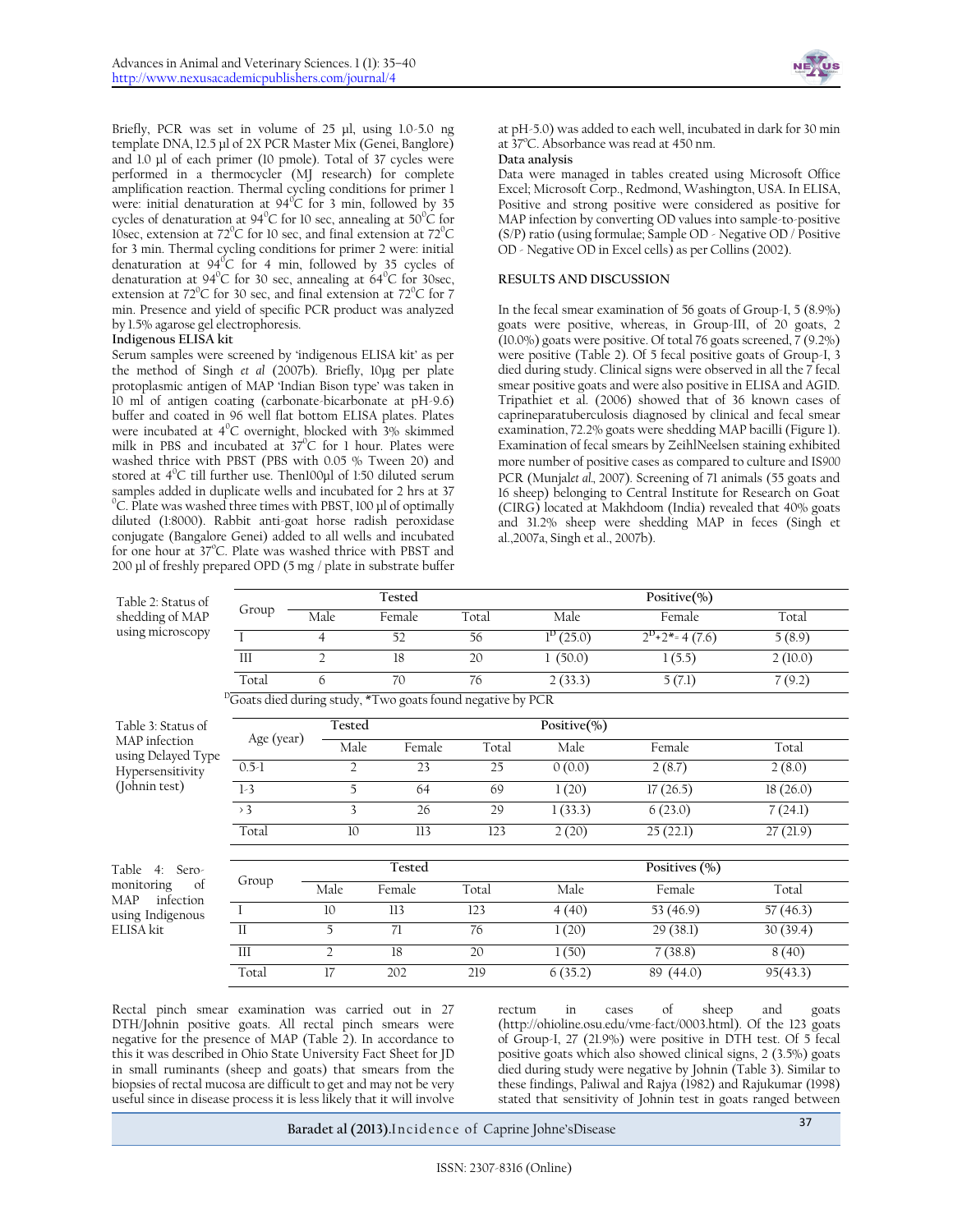

18-30% with least specificity in both preclinical and advanced stage of disease. Tripathi*et al.* (2006) reported that of 34 cases of caprineparatuberculosis, 73.5% goats were positive for Johnin test. In the present study, of 5 infected goats, 3  $(60\%)$  were positive in Johnin test.

Of the 219 goats tested, 95 (43.3%) were positive by ELISA. Of 123 Mehsani goat breed (Group-I), positive reactors were higher 57(46.3%) and had history of recurrent diarrhea (Table 4). Sweeney et al.(1995) reported that sensitivity of ELISA is only 15.0% in animals excreting low quantities of MAP bacilli in their feces as compared to 87.0% in animals with clinical signs of Johne's disease. In this study similar results

P

were obtained i.e. all the 7 goats showing clinical signs as well as fecal smear positivity were also positive by ELISA. Paolicchiet al.(2003) and Singh et al. (2009) observed that absorbed ELISA was useful to detect positive animals and those goats shedding MAP in feces. Similarly in the present study all animals shedding MAP in feces were positive in the ELISA test. As per OIE manual (2000), ELISA has been described as most sensitive and specific test for the detection of MAP infection however, in our study also Indigenous ELISA kit developed by CIRG, Makhdoom was found most sensitive and specific test for the detection of MAP infection.

|       |       | Tested |       |         | Positive $(\% )$ |          |  |
|-------|-------|--------|-------|---------|------------------|----------|--|
|       | Male  | Female | Total | Male    | Female           | Total    |  |
|       | 10    | 113    | 123   | 1(10)   | 14(12.3)         | 15(12.2) |  |
|       |       |        | 76    | 0(0.0)  | 5(7.0)           | 5(6.5)   |  |
| Ш     |       | 18     | 20    | 1(50)   | 3(16.6)          | 4(20)    |  |
| Total |       | 202    | 219   | 2(11.7) | 22(10.8)         | 24(10.9) |  |
|       | Group |        |       |         |                  |          |  |

| Table 6: Status of       |       |      | Tested |       |         | Positive $(\% )$ |         |
|--------------------------|-------|------|--------|-------|---------|------------------|---------|
| MAP infection            | Group | Male | Female | Total | Male    | Female           | Total   |
| using IS900 fecal<br>PCR |       |      |        | 28    | (25)    | 2(8.3)           | 3(10.7) |
|                          | Ш     |      | 10     | ┸     | 1(50)   | 1(10)            | 2(16.6) |
|                          | Total |      | -54    | 40    | 2(33.3) | 3(8.8)           | 5(12.5) |



Figure 1: Microscopic view of acid fast bacilli (indistinguishable to MAP)

Of 219 goats tested, 24 (10.9%) were positive by AGID. Group-III consisting of 20 non-descript goats showed higher number (4 or 20%) of goats as positive reactors. All the 7 goats showed clinical signs and were positive in smear examination and AGID (Table 5). Similarly, Sherman et al. (1984) recorded that of 33 AGID positive cattle, 32 (96.9%) were confirmed for MAP infection by culture or necropsy. Similarly, Ferreira et al.(2002) found AGID specificity was 92.5% and sensitivity 57%. Raul et al. (1998) recorded 11.7% (64 of 546) seroprevalence of MAP in sheep and goat flocks using AGID test.

Figure 3: Histopathological changes showing enlargement of mesentericand ileocecal lymph nodes



Figure 2: MAP specific amplicons (229 bp) using IS900 PCR. Lane M: 100 bp DNA marker, Lane 1: Positive control, Lane 2: Negative control (MiliQ water), Lane 3-5: samples



PCR was carried out on fecal samples of suspected animals of Group-I and III with history of recurrent diarrhoea or pasty feces and tissue samples of three goats died in Group-I. Of 40 goats, 7 showed clinical signs and were also positive by faecal smear examination (Figure 2). Among these 7 goats faecal

**Baradet al (2013).**Incidence of Caprine Johne'sDisease 38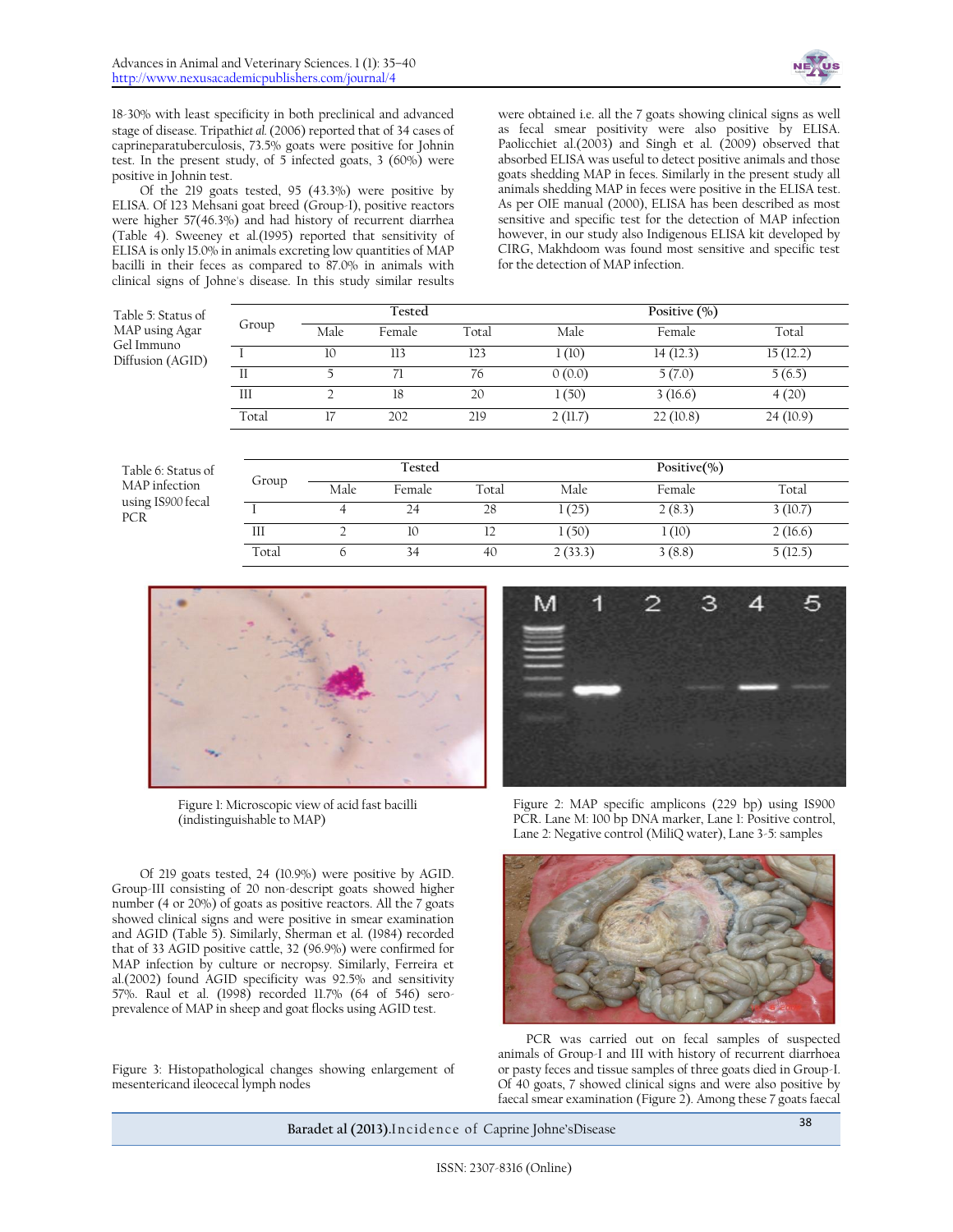

PCR detected 5 goats as positive while 2 were negative (Table 6). Munjal et al. (2007) reported that examination of fecal smears with ZiehlNeelsen staining detected more number of goats as positives as compared to culture and IS*900* PCR. Some of the earlier studies have also reported higher prevalence of MAP infection in the farm herds as compared to farmer's herds (Kumar et al., 2007). Tissue samples of all 3 goats died during study were positive by PCR. Similarly, Stabel (1997) reported that IS900 based PCR could be more sensitive in tissue samples in confirming diagnosis at necropsy.



Figure 4: Histopathological changes showing corrugation andthickening of intestinal mucosa

All three goats died during study in Group-I were subjected to post mortem examination, revealed enlargement of mesenteric and ileocecal lymph nodes and thickening of ileum and ileocecal junction wall (Figure 3 and 4). In one goat slight corrugation of ileal mucosa was observed. Carcass showed depletion of fat depots. Rajukumar (1998) observed similar lesions with enlarged, edematous and congested mesenteric and ileocecal lymph nodes. Corrugations in the ileal mucosa were observed in only one goat as has been described in the Ohio State University Fact Sheet for JD that small ruminants (goats and sheep) may reveal some lesions (gross and microscopic) that are not typical as those seen in cattle. Ridges and thickening of the small intestine and cecum are not always seen as is common in cattle.

Storsetet al. (2001) observed more number of goats with lesions in jejunum as compared to ileum while the lesions in ileum were detected in only one goat. In contrast to this lesions in jejunum were not observed in present study. Histopathological changes in goats died of JD revealed slightly congested intestinal mucosa with infiltration of mononuclear cells consisting of lymphocytes and macrophages in lamina propria. Villi were thickened and blunt at some places. Mesenteric lymph nodes exhibited infiltration of lymphocytes and macrophages. Munjal*et al.* (2005) observed similar lesions such as thickening of the intestinal villi with flat and wide tips, infiltration of lymphocytes, macrophages and epithelioid cells in lamina propria of intestine and inter-follicular area of mesenteric lymph nodes. Similar Histopathological changes observed by Paliwal and Rajya, (1982) and Rajkumar, (1998).

#### **ACKNOWLEDGEMENT**

Authors are thankful to Council of Science & Industrial Research, New Delhi for financial assistance and Head, Animal Health Division and Director, CIRG, Makhdoom for the technical assistance.

#### **CONFLICT OF INTEREST**

No conflict of interest to declare.

#### **REFRENCES**

- Chiodini RJ, Van Kruiningen HJ and Merkal RS (1984). Ruminant paratuberculosis (Johne's disease): The current status and future prospects. Cornell Vet. 74(3): 218-262.
- Clarke CJ (1997). The pathology and pathogenesis of paratuberculosis in ruminants and other species. J. Comp. Path. 116: 217-261.
- Cocito C, Gilot P, Coene M, de Kesel M, Poupart P and Vannuffel P (1994). Paratuberculosis. Clin. Microbiol. Rev. 7(3): 328-345.
- Collins MT (2002). Interpretation of a commercial bovine paratuberculosis enzyme-linked immunosorbent assay by using likelihood ratios. [Clin.](http://www.ncbi.nlm.nih.gov/pmc/journals/84/#cdli) Diagn. Lab. [Immunol.](http://www.ncbi.nlm.nih.gov/pmc/journals/84/#cdli) 9(6): 1367-1371.
- Ferreira R, Fonseca LS and Lilenbaum W (2002). Agar gel immunodiffusion test (AGID) evaluation for detection of bovine paratuberculosis in Rio de Janeiro, Brazil. Lett. Appl. Microbiol. 35(3): 173-175.
- Green EP, Tizzard MLV, Moss MT, Thompson J, Winterbourne DJ, Mc Fadden JJ and Hermon-Taylor J (1989). Sequence and characteristics of IS900, an insertion element identified in a human Crohn's disease isolate of *Mycobacterium avium* subsp. *paratuberculosis*. Nucleic acids Res. 17(22): 9063-9073.
- Kumar P, Singh SV, Bhatiya AK, Sevilla I, Singh AV, Whittington RJ, Juste RA, Gupta VK, Singh PK, Sohal JS and Vihan VS (2007). Juvenile Capri-Paratuberculosis in India; Incidence and characterization of by six diagnostic tests. Small Rumin. Res. 73(1): 45-53
- Kurade NP, Tripathi BN, Rajukumar K and Parihar NS (2004). Sequential development of histologiclesions and theirrelationship with bacterial isolation, fecal shedding, and immune responses during progressive stages of experimental infection of lambs with *Mycobacteriumavium* subsp. *paratuberculosis*. Vet Pathol. 41(4): 378–387.
- Luna LG (1968). Manual of Histological Staining Methods of the Armed Forces Institute of Pathology. 3rd Edn. McGraw Hill Book Company, New York.
- Manning EJB and Collins MT (2001). *Mycobacterium avium* subsp. *paratuberculosis*: pathogen, pathogenesis and diagnosis. Rev. Sci. Tech. off. Int. Epiz. 20(1): 133-150.
- Molina A, Morere L and Lianes D (1991). Enzyme-linked immunosorbent assay for detection of antibodies against *Mycobacterium paratuberculosis* in goats. Am. J Vet. Res. 52(6): 863-868.
- Munjal SK Tripathi BN and Paliwal OP (2005). Progressive immunopathological changes during early stages of experimental infection of goats with *Mycobacterium avium* subspecies *paratuberculosis*. Vet. Pathol. 42(4): 427-436.
- Munjal SK, Tripathi BN, Paliwal OP, Boehmer J and Homuth M (2007). Application of different methods for the diagnosis of experimental paratuberculosis in goats. Zoonosis Public Health. 54(3-4): 140-146.
- Ohio State University Fact Sheet for Johne's disease. [\(http://ohioline.osu.edu/vme-fact/0003.html\)](http://ohioline.osu.edu/vme-fact/0003.html).
- OIE Manual (2000). Johne's disease. pp. 30-35.
- Paliwal OP and Rajya BS (1982). Evaluation of paratuberculosis in goats: Pathomorphological studies. Indian J. Vet. Path. 6: 29-34.
- Pande P G (1940). Paratuberculosis (Johne 's disease) of cattle in Assam. Its invidence and epizootiology. Ind. J. Vet. Sci. 10: 40.
- Paolicchi FA, Zumarraga MJ, Gioffre A, Zamorano P, Morsella C, Verna A, Cataldi A, Alito A and Romano M (2003). Application of different methods for the diagnosis of paratuberculosis in a dairy cattle herd in Argentina. J. Vet. Med. B. Infect. Dis. Vet. Public Health. 50(1): 20-26.
- Perez V, Garcia-Marin JF and Badiola JJ (1996). Description and classification of different types of lesions associated with natural paratuberculosis infection in sheep. J. Comp. Path. 114: 107-122.
- Rajukumar K (1998). Pathology and diagnosis of caprine paratuberculosis. M.V.Sc. thesis. Deemed Unjversity. IVRI, Izatnagar.
- Raul C, Mainar-Jaime and Vazquez-Boland JA (1998). Factors associated with seroprevalence to *Mycobacterium paratuberculosis* in small-ruminant farms in the Madrid region (Spain)[. Preventive Veterinary Medicine.](http://www.sciencedirect.com/science/journal/01675877) 34 (4): 317-327.
- Shankar H, Singh SV, Singh PK, Singh AV, Sohal JS and Greenstein RJ (2010). Presence, characterization, and genotype profiles of *Mycobacterium avium* subspecies *paratuberculosis* from unpasteurized individual and pooled milk, commercial pasteurized milk, and milk products in India by culture, PCR, and PCR-REA methods. International J. Infect. Dis.14(2): e126-e126.
- Sherman DM, Markham RJF and Bates F (1984). Agar gel immunodiffusion test for diagnosis of clinical paratuberculosis in cattle. J. Am. Vet. Med. Assoc. 185(2): 179-182.
- Singh AV, Singh SV, Sohal JS and Singh PK (2009). Comparative potential of modified indigenous, indigenous and commercial ELISA kits for diagnosis of *Mycobacterium avium* subspecies *paratuberculosis* in goat and sheep. Indian J. Exp. Biol. 47(5): 379-382.
- Singh N, Singh SV, Gupta VK, Sharma VD, Sharma RK and Katoch VM (1996). Isolation and identification of *Mycobacterium avium* subsp. *paratuberculosis* from naturally infected goatherds in India. Indian J. Vet. Path. 20: 104-108.
- Singh PK, Singh SV, Kumar H, Sohal JS andSingh AV (2010). Diagnostic Application of IS*900* PCR Using Blood as a Source Sample for the Detection of *Mycobacterium avium subspecies paratuberculosis* in Early and

## Baradet al (2013).Incidence of Caprine Johne'sDisease 39